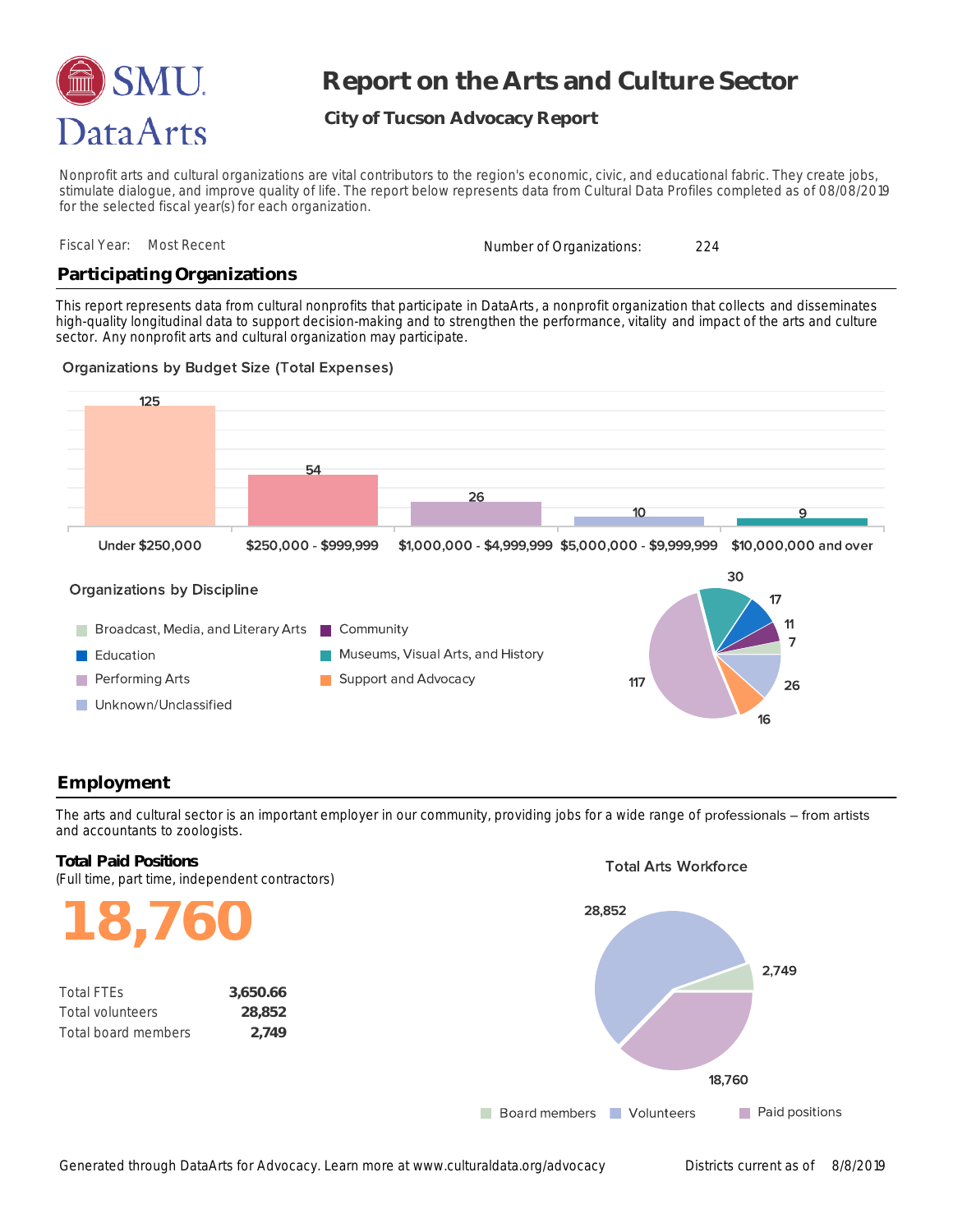# **Direct Expenditures**

local economy. local residents, and physical plant costs (repairs, rent, etc.), which typically go to local businesses, are direct expenditures that benefit the Arts and cultural organizations have significant direct economic impact on our community. In particular, salaries and benefits, which go to

**Total Direct Expenditures**



### **Revenue**

**Total unrestricted revenue: \$278,738,820**

Total revenue (including funds restricted for future use or otherwise not available for operations): **\$320,200,790**



### **Attendance and Participation**

conferences, and other destination-seekers to the area. A high proportion of admissions are free. commitment to families, life-long learning and 21st-century education for children and youth. Arts and cultural offerings attract tourists, and a more attractive location for businesses and in-demand workers. Many programs are an essential part of this community's The arts and cultural sector provides high-quality experiences that make the community a better, more enjoyable place in which to live,





Free Attendance **6,274,696**